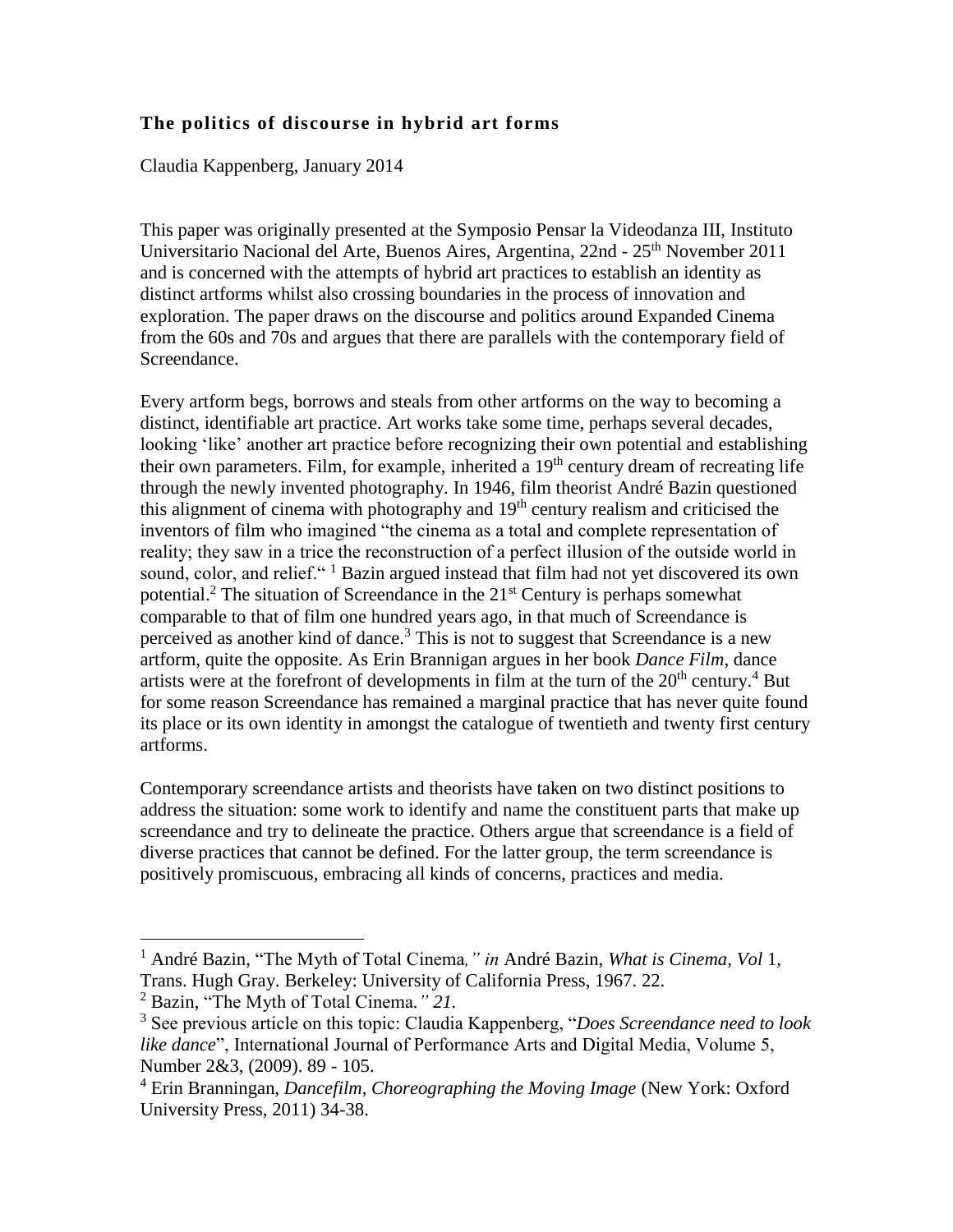Both positions carry risks and benefits with regards to the development of Screendance as an autonomous artform and as a cultural force. This essay is concerned with the politics of this debate and looks at comparable discussions around the experimental film practices of the 60s and 70s to explore the different sides of the argument. In order to unravel the complexities of the debate, the essay will review some of the experimental film projects from this period and consider their approaches to identify common concerns between expanded film practices and Screendance.

In a review of 60s experimental film practices in the journal *October* in 2011, Jonathan Walley writes that film appeared to suffer a form of identity crisis.<sup>5</sup> He suggests that the crisis was provoked by a number of factors such as: a wider breakdown of boundaries between artforms in the 1960s; a general advance of intermedia arts and a wider concern with a dematerialisation of the art object. In addition Walley identifies an interest on the part of filmmakers themselves in exploring the whole apparatus of cinema with its materials, performative aspects and visual and spatial components. Filmmakers experimented with anything that allowed them to "liberate" filmmaking from the constraints of cinema. However, this experimentation provoked concerns on the part of other filmmakers and theorists who were keen to conserve what was "essentially" film. They wanted to preserve filmmaking as a separate practice to maintain the status of film as an artform. Jonathan Walley writes:

A belief in and commitment to the specificity of film had been key to the assertion of cinema's autonomy within the pantheon of the arts, and, as important, to experimental cinema's articulation of its identity as an artistic tradition. To cast off the film medium was to risk losing a connection to a tradition, with which contemporary filmmakers identified as artists and earlier generations had laboured to build and nurture.<sup>6</sup>

Walley's comment describes the two positions that dominated the filmmaking community: while some were keen to open up the notion of what film could be, others were worried about losing the position and status that film practices had gained so far. In addition, the experimentation by filmmakers in the 60s and 70s coincided with an interest on the part of visual arts institutions, galleries and museums in intermedia arts and experimental film. This interest meant that existing boundaries were also being eroded by art institutions which had previously resisted the idea that film could be art.

Filmmakers took an active part in the debates through the work they made and what they wrote. One such contribution came from British filmmaker Annabel Nicholson, who argued that a young artform such as filmmaking would lose what little autonomy it had gained and that it needed to secure its own ontology first before opening up to other artforms. Michael Mazière also commented on the uncertainty in film practices and wrote as late as 1984: "Unfortunately experimental film often remains largely dependent on

**<sup>5</sup>** Dr. Jonathan Walley, "*Identity Crisis: Experimental Film and Artistic Expansion",* MIT: *October 137* (Summer 2011):23-50.

<sup>6</sup> Walley, *Identity Crisis,* 24.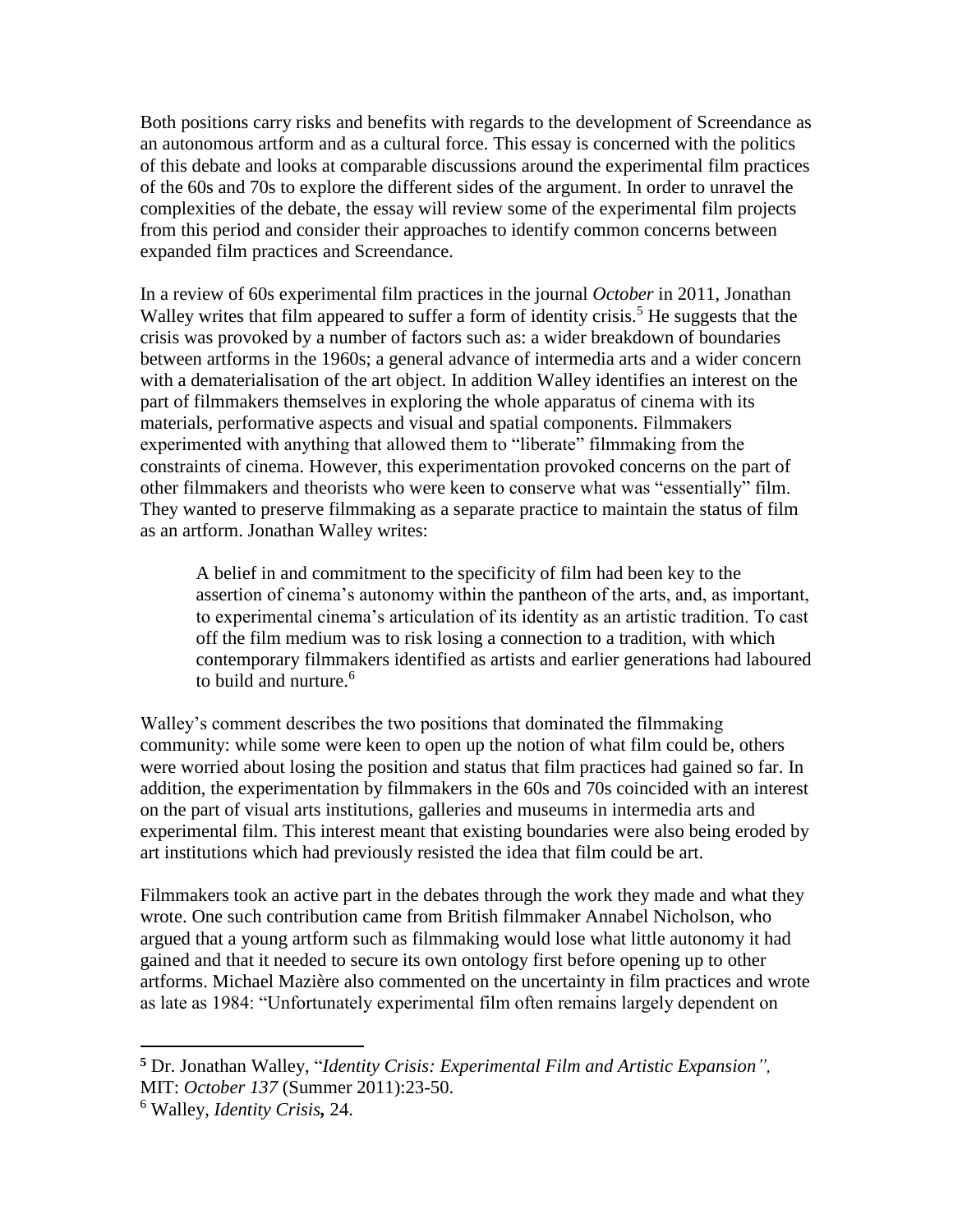more established fine art practices, unsure of its context."<sup>7</sup> Jonathan Walley surmises: "If cinema could be anything, what was to prevent it from becoming nothing?"<sup>8</sup> Filmmakers and theoreticians were reconceiving film as "sculptural", "performative" and "conceptual" as well as "post-medium", but artists like Nicholson and Mazière were concerned that this signified the end of film as film.<sup>9</sup>

The debates presented so far imply the following historical narrative: once upon a time filmmaking was a clearly defined practice, done by filmmakers, but in the 60s filmmakers began to experiment with other media and modes of exhibition which were borrowed from other art practices and which endangered the identity of film as film. This kind of narrative is however based on a fictional notion of stability and continuity that is often projected onto the past and exercised at a moment of change. As Jonathan Dollimore argues in *Death, Desire and Loss in Western Culture* this sort of narrative of an original stability that is disrupted by a crisis constitutes a re-enactment of a biblical fall from grace. Referencing Augustine's account of the modern subject in *Confessions*, Dollimore argues that the so-called crisis of the modern subject is not a negative consequence of a contemporary society but part of its essence, and that its mutability is what fuels our culture.<sup>10</sup> This narrative, or mythology, about the modern subject also applies to other cultural narratives: we imagine and project an idea of stability onto the past and experience change as a crisis. The account of a crisis of film as described above follows this model and promotes the idea that in the early days film was simply film and that in the "crisis" of the wild 60s the "innocence" of film was lost.

However, film practices never had a fixed identity, and in the first decades of the  $20<sup>th</sup>$ Century filmmaking was driven by dancers such as Loie Fuller and visual artists, photographers and painters such as Fernand Leger, Hans Richter, Dali, Duchamp and Man Ray as much as by filmmakers. Therefore, historians like Walley argue that the socalled "expansion" of cinema of the 60s and 70s was rather a reanimation of the history of cinema which had never been a separate, autonomous practice.<sup>11</sup> Curator Chrissie Isles also suggested that the notion of "expanded" is redundant for an artform that was never anything else but heterogeneous and interdisciplinary.<sup>12</sup> From this point of view the "crisis" of the 60s was not a crisis at all but the continuation of explorations and debates. Furthermore, there have been a number of such "critical moments" in the history of film,

<sup>7</sup> Quoted in Walley, *Identity Crisis,* 26.

<sup>8</sup> Walley, *Identity Crisis,* 26.

<sup>9</sup> Walley, *Identity Crisis,* 25.

<sup>10</sup> In *Death, Desire and Loss in Western Culture* Jonathan Dollimore writes: "[…] It is in Augustine's *Confessions* (c. 397 – 491) that we find one of the most influential precedents for the way in which 'modern' subjectivity is founded in that same sense of crisis which imparts the restless expansionist energy which is the making of civilisation itself". Jonathan Dollimore, *Death, Desire and Loss in Western Culture* (New York and London: Routledge, 1998) 92.

<sup>11</sup> Walley, *Identity Crisis,* 26.

<sup>12</sup> Chrissey Isles, quoted in Walley, *Identity Crisis,* 27.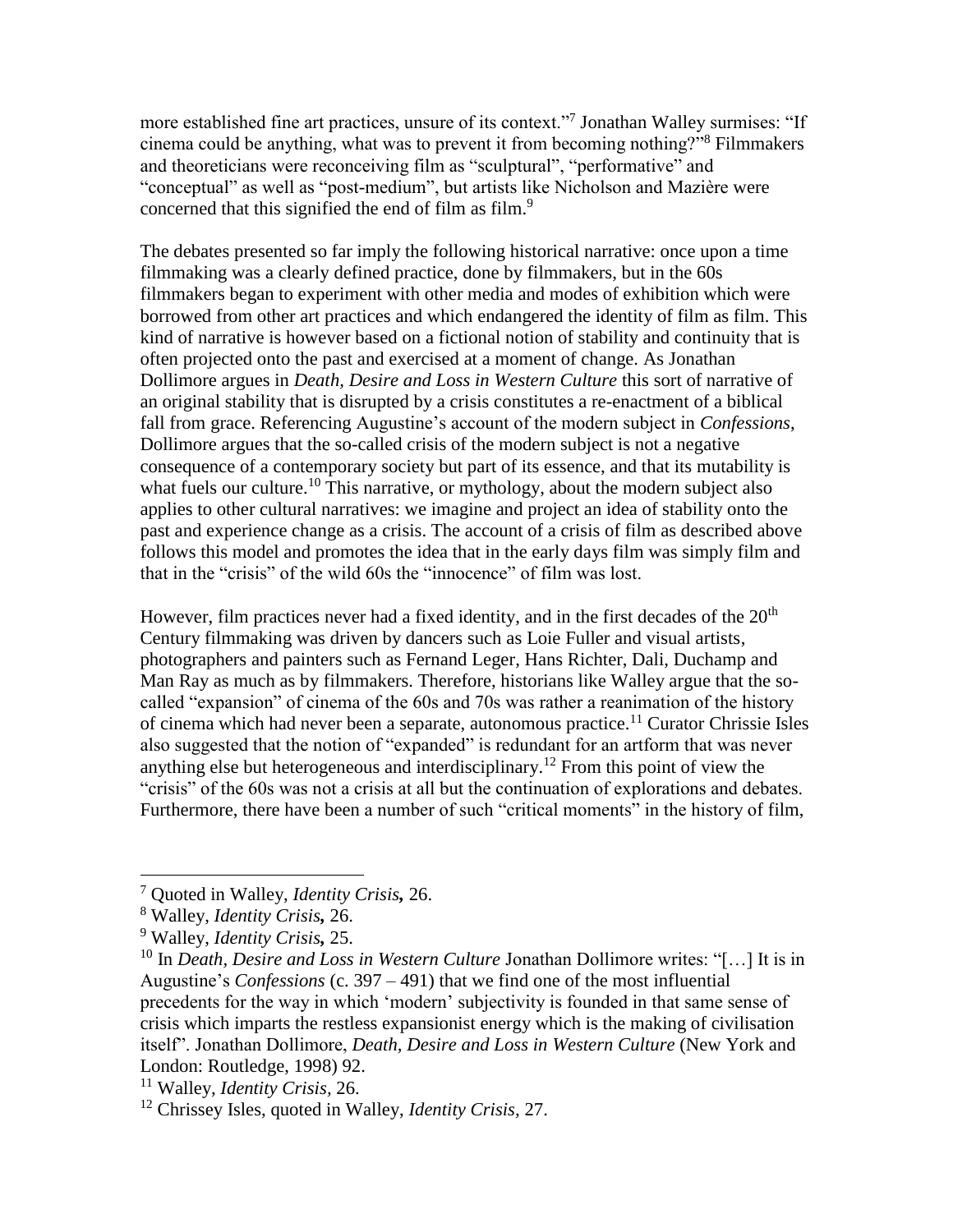the latest being a new wave of interest in moving-image practices on the part of visual art institutions in the first decade of the  $21<sup>st</sup>$  Century.

The term "Expanded Cinema" (with capital E and capital C) was originally established to describe work made in the 60s and 70s. In order to be historically accurate we need to acknowledge that this notion of a specific period of expanded cinema is problematic and that film has always been an expanded and expanding practice. Jonathan Walley therefore asks how the history of a practice can be written if it does not have a separate identity and if it is, and always was, crossing the boundaries of other forms of practice.<sup>13</sup>

This is an interesting question also for the field of Screendance. Screendance has never been anything other than a hybrid practice which combines moving images with moving bodies, choreography and cinematography. A history of Screendance therefore incorporates the complex histories of film practices as well as those of choreographic practices which in turn are linked to the fields of music and poetry as well as digital media, to name but a few of the different roots and strands.

How can we therefore write a history of Screendance? How can we assert a specificity and independence for this kind of work if it is so closely tied to other art forms? Walley suggests that in the case of Expanded Cinema, a meaningful discourse has to consider a combination of shared and medium-specific issues.<sup>14</sup> At the same time such discourse needs to acknowledge an ongoing process of expansion and contraction.<sup>15</sup> In other words, it is a constant and simultaneous process of asserting differences and of admitting common ground with other disciplines and histories. The same applies to Screendance: Screendance practices will always share attributes with filmmaking, with dance and choreographic practices and with literary artforms such as poetry, but the combination of the different artforms for the purpose of Screendance also leads to a unique practice with distinct features.

Walley argues that filmmakers have found a way to operate within this complexity through their own promiscuity. On the one hand, they make work which highlights the materiality of cinema with its celluloid, projector and manipulation of light while, on the other hand, they do away with one or more constituent parts and produce work that looks more like sculpture or performance. Walley references a number of so-called "laundry lists" compiled by writers and filmmakers like David James and Malcolm Le Grice with which they attempt to identify unique filmic elements. These lists vary enormously, "ranging from the resolutely material (emulsion grains, sprocket holes, the shutter), to the elusive ephemeral (light, time, ideas, and the experience of the spectator).<sup>"16</sup> The lists are extensive and give the appearance of completeness. At the same time the lists are very different from one another and reveal a rather impossible endeavour, thereby undermining any attempt at creating a homogenous concept of film.

<sup>13</sup> Walley, *Identity Crisis,* 26.

<sup>14</sup> Walley, *Identity Crisis,* 29.

<sup>15</sup> Walley, *Identity Crisis,* 36.

<sup>16</sup> Walley, *Identity Crisis,* 31.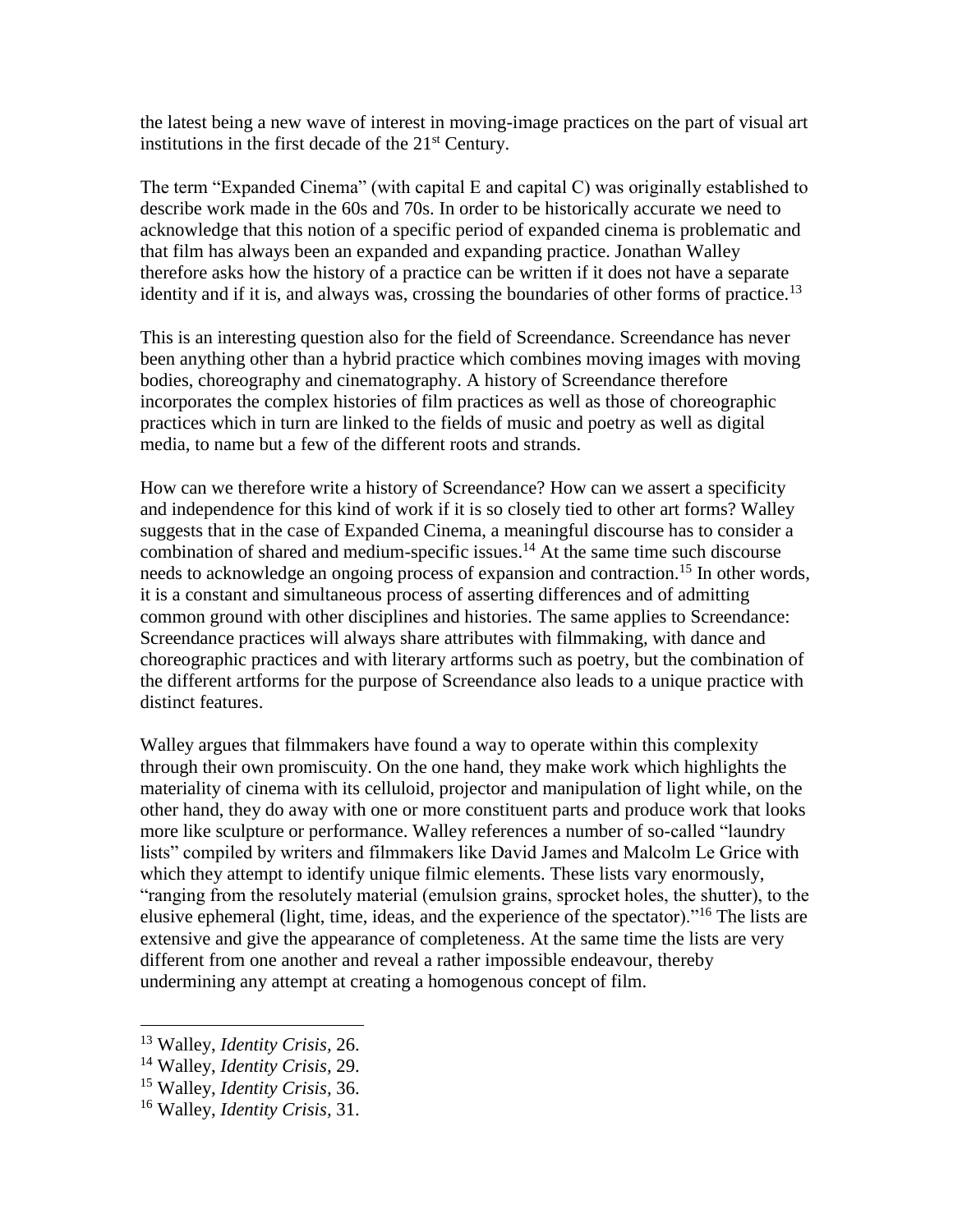Could we ever write a definitive "laundry list" of Screendance? Unlikely, if we cannot even settle on a name for this artform.<sup>17</sup>

Other theoretical attempts at delineating film have focused on thinking of film not in terms of its parts but as a heterogeneous whole. Filmmaker Hollis Frampton, for example, belongs to this group and has promoted the idea of a "film machine" that cannot be reduced to its parts but is more than the "sum" of its components;

We are used to thinking of camera and projector as machines, but they are not. They are "parts". The flexible filmstrip is as much a "part" of the film machine as the projectile is part of the firearm… Since all the "parts" fit together, the sum of all film, all projectors, and all cameras in the world constitute one machine.<sup>18</sup>

This again is interesting with regards to Screendance, in that we should perhaps be less concerned with individual projects and whether they are Screendance or not, but rather consider a wider body of works and even include that which occurs in the everyday through interactions with cameras and screens, digital media and the internet. If a person is caught on a CCTV camera in a public building, perhaps this is also part of the contemporary machinery of Screendance.

Situations like this have become a familiar part of our everyday experience, and they in turn affect how we relate to screen-based work. On the occasion of a Screendance Symposium in Brighton, UK in 2010, Tate Modern curator Catherine Wood gave a paper that reflected on this new context and intermingling between dance and screen in the everyday:

The now ubiquitous presence of screen-based technologies opens up the capacity for a significant shift in how dance on screen can be thought about – and even dance beyond screen in everyday life. […] Passages of our daily movement are constantly being captured, recorded, replayed and embedded in a whole other meta level of choreography of moving images, which is part of the everyday fabric.<sup>19</sup>

<sup>&</sup>lt;sup>17</sup> To date several names continue to circulate such as cinedance, videodance, dance for camera, dancefilm and filmic performance, as discussed in Erin Branningan's publication entitled *Dancefilm, Choreographing the Moving Image*, New York: Oxford University Press,  $2011. \text{vii} - \text{i} \text{x}$ .

<sup>&</sup>lt;sup>18</sup> Hollis Frampton, "For a Metahistory of film. Commonplace Notes and Hypothesis", in *On the Camera Arts and Consequitive Matters: the Writing of Hollis Frampton*, ed. Bruce Jenkins (Cambridge, Mass: MIT Press, 2009) 137.

<sup>19</sup> Catherine Wood, "Ballet Méchanique", paper given at the *Screendance Symposium*, University of Brighton, UK,  $4<sup>th</sup>$  February 2011, unpublished. A summery report on the symposium and the papers is published by Claudia Kappenberg and Sarah Whatley, "A Report on the Screendance Symposium*"*, in *The International Journal of Screendance*, Parallel Press, Spring 2012, Vol 2, 140-152.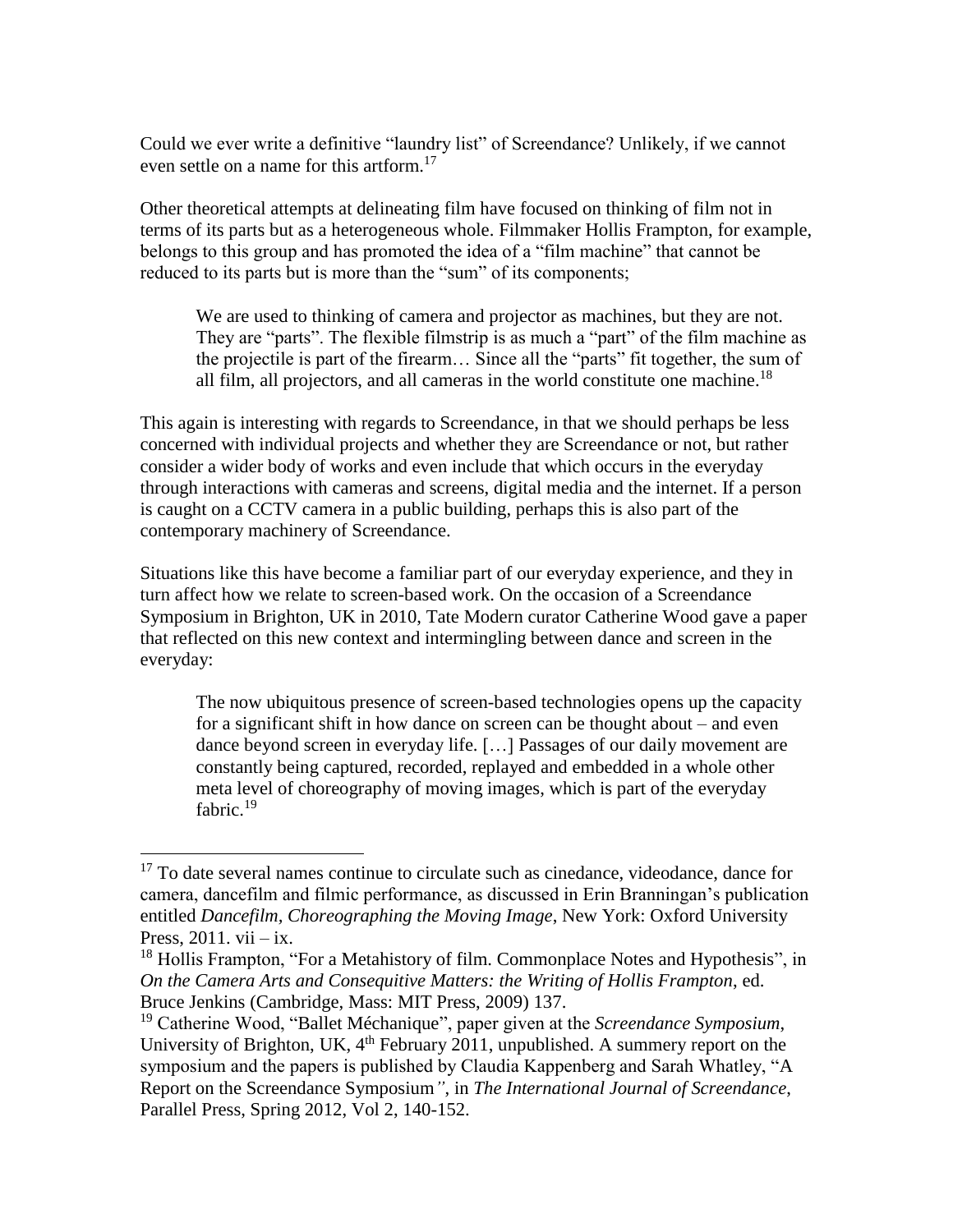Wood argues that the recent phenomena have led to, for example, a technological breakdown of movement into its constituent parts and that we, the audience and involuntary actors, have been absorbed into the homogenising flatness of the screen space. Wood also proposes that the work of contemporary artists like Dara Birnbaum, Keren Cytter and Mark Lecky responds to this new visual language and that their practices have emerged out of this context. Wood concludes her paper by asking if:

…Screendance replace[s] what was thought to be ordinary dance in the sixties, that is an incorporation of another level of mediated movement into our experience of the everyday here and now  $(...)$ ? I suppose I was thinking about where does screendance end and non-screendance begin and how easy is it to draw that distinction?

By comparing contemporary Screendance to ordinary dance in the 60s, Wood makes a further contribution to the blurring of boundaries of what may or may not be described as Screendance. As a multi-disciplinary practice Screendance is probably particularly suited to an environment in which artforms proliferate across different media, platforms and contexts.

On the other hand, a presence of the body and detailed exploration of physicality is sometimes claimed to be an essential aspect of Screendance and used to differentiate the artform from other art and film practices. However, the boundaries are not so clear. For example, filmmakers of the 60s and 70s deconstructed the filmic apparatus in events that combined cinematic elements with performed actions and thereby foregrounding the body. Instead of being represented on screen a live body became a constitutive part of the filmic machine, sometimes also a disruptive force in the proceedings and its reception. Events included performances without celluloid in the projector, live bodies acting as the film and live bodies interacting with the projected image. Curiously these projects asserted both an expanded practice and a film specificity. The filmmaker Annabel Nicholson, for example, developed a practice which could be described in those terms, as both film specific and as performance or sculpture. Her work *Reel Time* (1973) is described as a

projection performance, in which an enormous film loop passed through both a projector and a sewing machine (operated by Nicholson). The filmstrip was dotted with more and more perforations with each pass through the loop, producing an increasingly abstract image and eventually weakening the strip to the point that it broke, bringing the performance to an end. $^{20}$ 

This event was a performance as much as a screening and the body of the filmmaker was part of the "film machine", while the live action, the sewing, eventually led to the breaking of the film loop and to the end of the event. In a work by Valie Export and Peter Weibel entitled *Tapp and Tast Kino, Touch Cinema* (1968), the on-screen body is

<sup>20</sup> Walley, *Identity Crisis,* 38.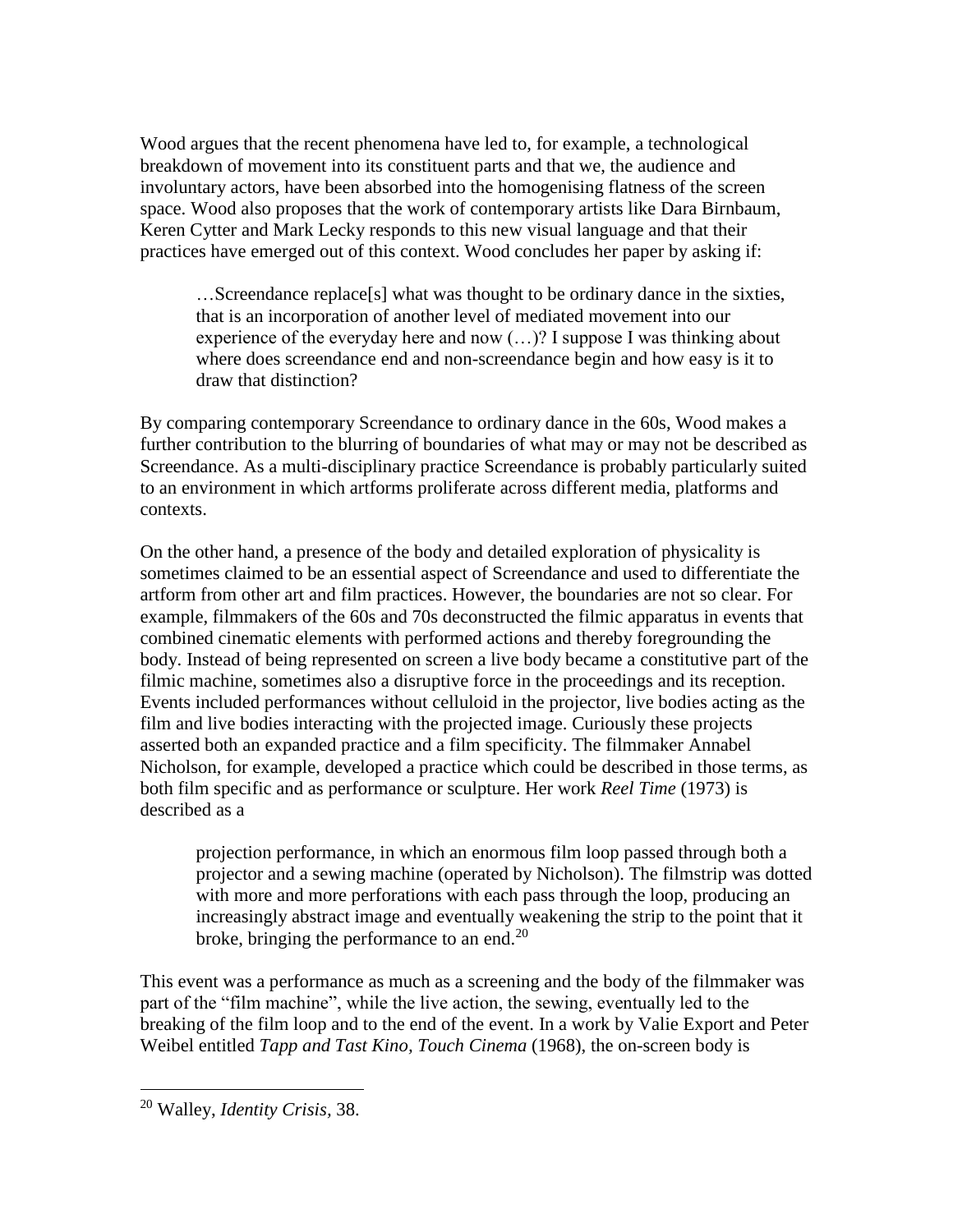replaced more specifically by the real breasts of Valie Export, who stands in the street wearing a box with curtains around her bare chest. Her collaborator Weibel invites male passersby to touch her breasts by reaching through the curtains into the box, thereby reaching for the object of their sexual fantasies. Both these works explore the conventional relationship between the audience and the cinema, and use a live body to challenge the audience's expectations and the mechanics of the filmic apparatus. In both cases it is a female body whose action is disruptive and whose body resists the mediation through the filmic apparatus. Given the proliferations of screens in the everyday and the ever tighter interaction between screen space and real space these works should not just be considered as part of a 70s discourse but maintain their significance in the  $21<sup>st</sup>$  century and for contemporary discourses on Screendance. These sorts of cinematic experiments have not yet been considered within the field, but could be revisited as part of an investigation into the mediated body and the relation between cinematic bodies and everyday bodies. *Reel Time* and *Touch Cinema* could even be classified as Screendance if one agrees to work with an expanded concept of Screendance which does not insist on specific boundaries.

The works assert both a specificity of film practices and demonstrate a connection to other artforms, thereby adding to film histories and theories whilst challenging the boundaries of the practice. According to Walley, the works demonstrate an ontology of film and experimental cinema without necessarily invoking a notion of crisis. Screendance can equally draw on – and engage with - extensive histories of cinematic and choreographic practices and other interdisciplinary explorations whilst also promoting its own specificities: Heterogeneity and specificity are not mutually exclusive.

## References

Bazin, André. "The Myth of Total Cinema*," in* André Bazin, *What is Cinema, Volume 1,*  Trans. Hugh Gray. Berkeley: University of California Press, 1967 17-22.

Branningan, Erin. *Dancefilm, Choreographing the Moving Image*, New York: Oxford University Press, 2011.

Dollimore, Jonathan. *Death*, *Desire and Loss in Western Culture*, New York and London: Routledge, 1998.

Frampton, Hollis. "For a Metahistory of film. Commonplace Notes and Hypothesis", in *On the Camera Arts and Consequitive Matters: the Writing of Hollis Frampton*, ed. Jenkins, Bruce. Cambridge, Mass: MIT Press, 2009. 131 – 139.

Kappenberg, Claudia. "Does Screendance need to look like dance", in *International Journal of Performance Arts and Digital Media*, Volume 5, Number 2&3, Intellect Ltd 2009. 89 – 105.